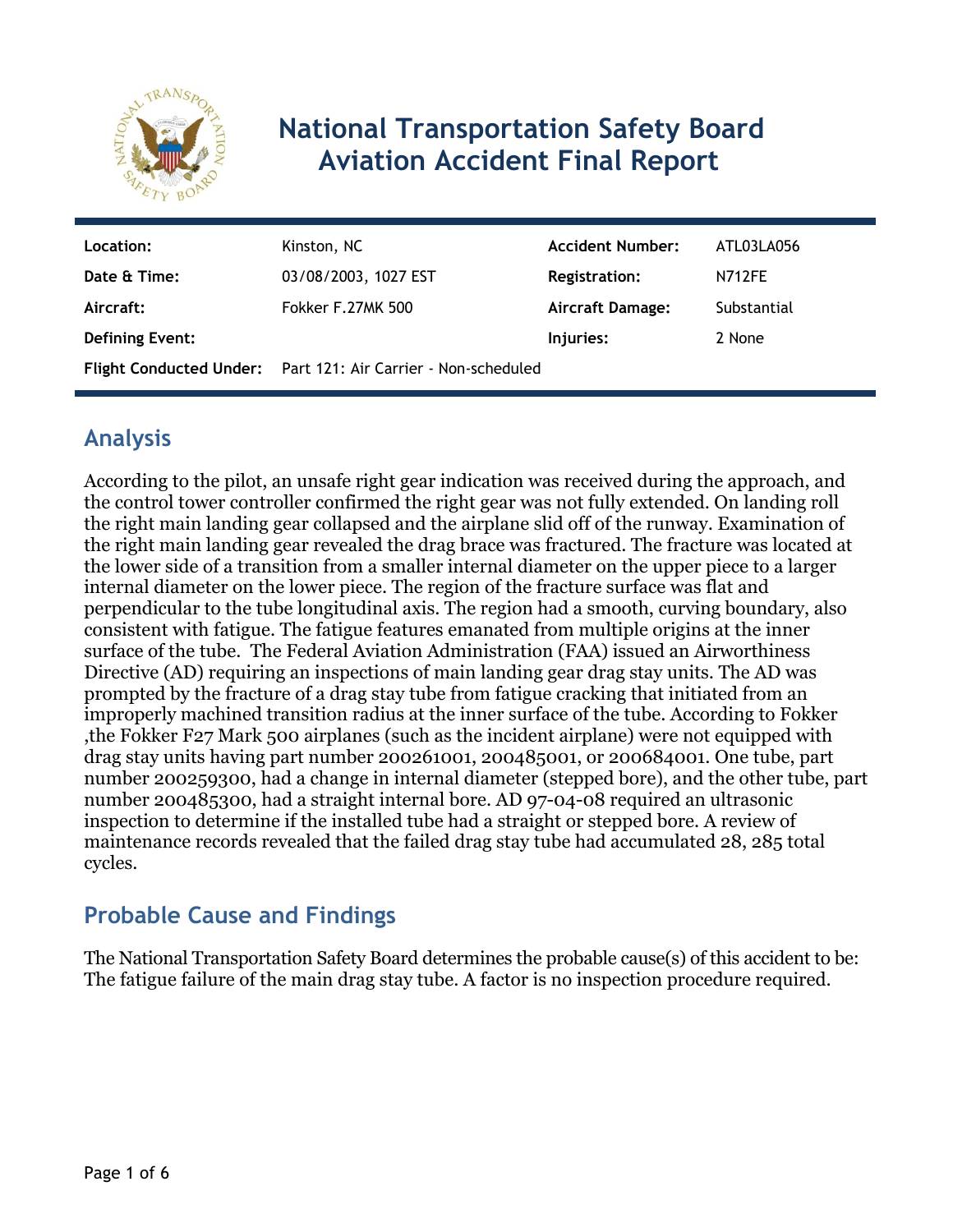#### **Findings**

Occurrence #1: AIRFRAME/COMPONENT/SYSTEM FAILURE/MALFUNCTION Phase of Operation: LANDING - ROLL

Findings 1. (C) LANDING GEAR,MAIN GEAR STRUT - FATIGUE ----------

Occurrence #2: GEAR COLLAPSED Phase of Operation: LANDING - ROLL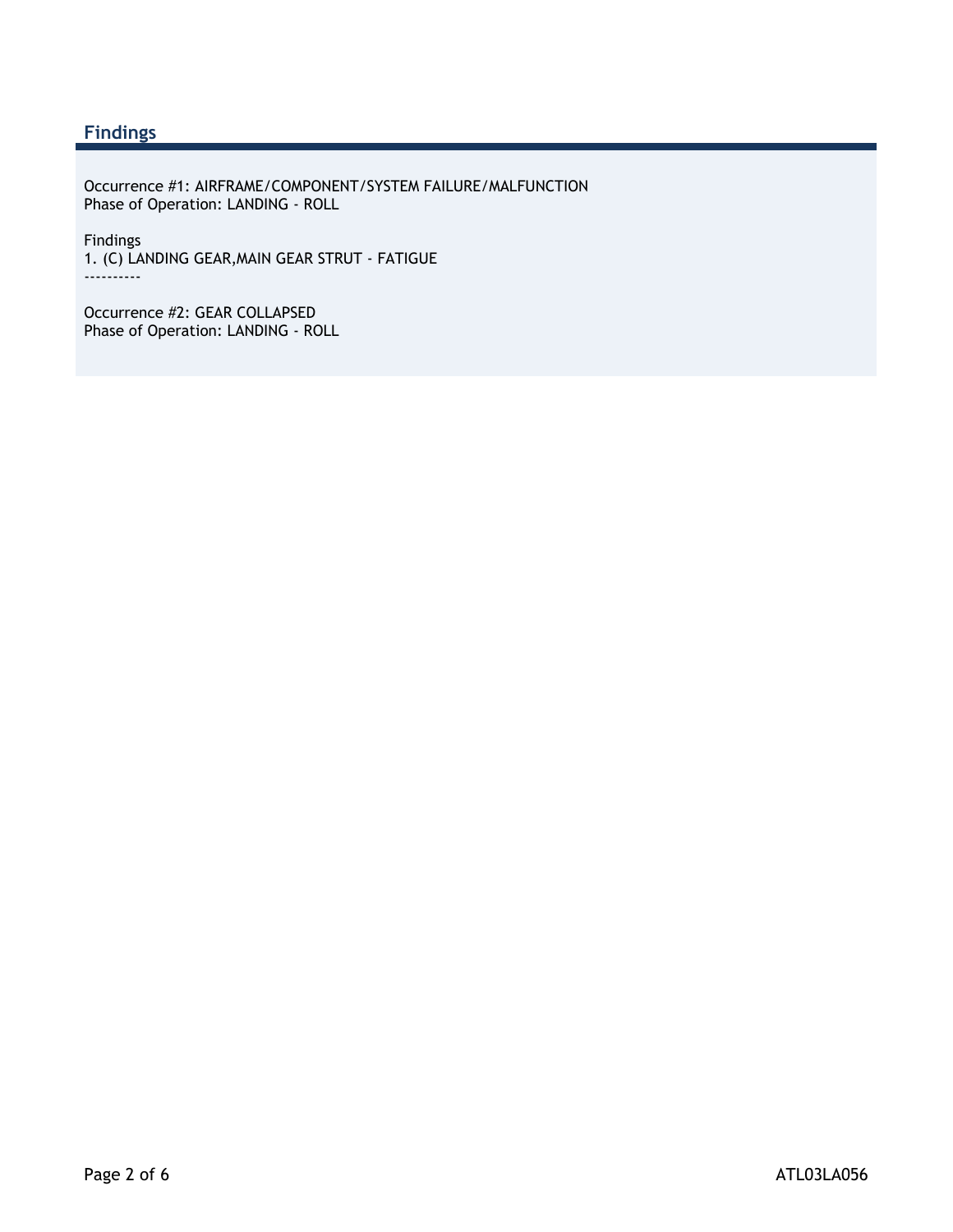### **Factual Information**

On March 8, 2003, at 1027 eastern standard time, a Fokker F-27MK 500, N712FE, registered to Federal Express Corporation and operated by Mountain Air Cargo Incorporated, right main landing gear collapse during an emergency landing at Kinston Regional Jetport, Kinston, North Carolina. The cargo flight was operated under the provision of Title 14 Part 121. Visual meteorological conditions prevailed at the time of the accident with an instrument flight plan filed. The airplane sustained substantial damage and the pilot and co-pilot were not injured. The flight departed Piedmont Triad International Airport, Greensboro, North Carolina, at 0816 on March 8, 2003. .

According to the pilot, an unsafe right gear indication was received during approach to Craven County Regional, New Bern, North Carolina. During a flyby the control tower controller confirmed the right gear was not fully extended. The pilot declared an emergency and diverted to Kinston Regional Jetport to conduct an emergency landing on runway 05. On landing roll the right main landing gear collapsed and the airplane slid off of the runway. Examination of the right main landing gear revealed the drag brace was fractured.

Examination of the drag stay tube revealed, the tube was fractured approximately 15.5 inches below the attachment clevis at the upper end. The fracture was located at the lower side of a transition from a smaller internal diameter on the upper piece to a larger internal diameter on the lower piece. The region of the fracture surface was flat and perpendicular to the tube longitudinal axis. The region had a smooth, curving boundary, also consistent with fatigue. The fatigue features emanated from multiple origins at the inner surface of the tube. The remainder of the fracture was matte gray and on slant angles, features consistent with overstress fracture. The mating fracture features on the upper piece were similar.

The Federal Aviation Administration (FAA) issued an Airworthiness Directive (AD) requiring an inspections of main landing gear drag stay units. The AD was prompted by the fracture of a drag stay tube from fatigue cracking that initiated from an improperly machined transition radius at the inner surface of the tube. According to Fokker, the Fokker F27 Mark 500 airplanes (such as the incident airplane) were not equipped with drag stay units having part number 200261001, 200485001, or 200684001. One tube, part number 200259300, had a change in internal diameter (stepped bore), and the other tube, part number 200485300, had a straight internal bore. AD 97-04-08 required an ultrasonic inspection to determine if the installed tube had a straight or stepped bore. A review of maintenance records revealed that the failed drag stay tube had accumulated 28, 285 total cycles.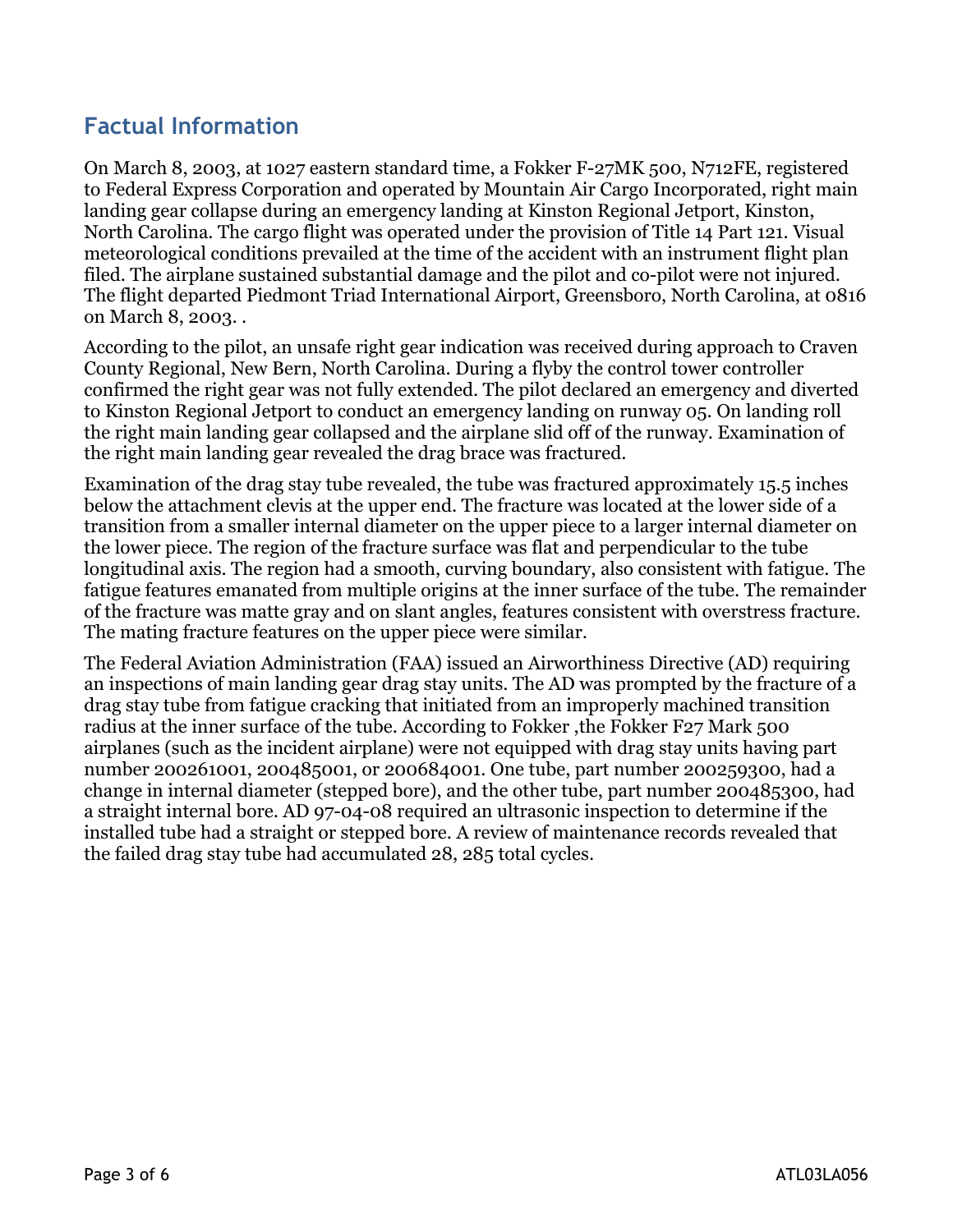#### **Pilot Information**

| Certificate:                     | Airline Transport                                                         | Age:                              | 34, Male                      |  |
|----------------------------------|---------------------------------------------------------------------------|-----------------------------------|-------------------------------|--|
| Airplane Rating(s):              | Multi-engine Land                                                         | Seat Occupied:                    | Left                          |  |
| <b>Other Aircraft Rating(s):</b> | None                                                                      | <b>Restraint Used:</b>            | Seatbelt, Shoulder<br>harness |  |
| Instrument Rating(s):            | Airplane                                                                  | <b>Second Pilot Present:</b>      | Yes                           |  |
| Instructor Rating(s):            | None                                                                      | <b>Toxicology Performed:</b>      | <b>No</b>                     |  |
| <b>Medical Certification:</b>    | Class 1 Valid Medical--no<br>waivers/lim.                                 | <b>Last Medical Exam:</b>         | 10/15/2002                    |  |
| <b>Occupational Pilot:</b>       |                                                                           | Last Flight Review or Equivalent: |                               |  |
| <b>Flight Time:</b>              | 8130 hours (Total, all aircraft), 1450 hours (Total, this make and model) |                                   |                               |  |
| <b>Co-Pilot Information</b>      |                                                                           |                                   |                               |  |
| Certificate:                     | Commercial                                                                | Age:                              | 38, Male                      |  |
| Airplane Rating(s):              | Multi-engine Land; Single-engine<br>Land                                  | Seat Occupied:                    | Right                         |  |
| <b>Other Aircraft Rating(s):</b> | None                                                                      | <b>Restraint Used:</b>            | Seatbelt, Shoulder<br>harness |  |
| Instrument Rating(s):            | Airplane                                                                  | <b>Second Pilot Present:</b>      | Yes                           |  |
| Instructor Rating(s):            | None                                                                      | <b>Toxicology Performed:</b>      | No                            |  |

waivers/lim. **Occupational Pilot: Last Flight Review or Equivalent: Flight Time:** 2911 hours (Total, all aircraft), 955 hours (Total, this make and model)

**Last Medical Exam:** 09/04/2002

#### **Aircraft and Owner/Operator Information**

**Medical Certification:** Class 2 Valid Medical--w/

| Aircraft Manufacturer:        | <b>Fokker</b>                                             | Registration:                         | <b>N712FE</b>       |
|-------------------------------|-----------------------------------------------------------|---------------------------------------|---------------------|
| Model/Series:                 | <b>F.27MK 500</b>                                         | <b>Aircraft Category:</b>             | Airplane            |
| <b>Year of Manufacture:</b>   |                                                           | <b>Amateur Built:</b>                 | No.                 |
| Airworthiness Certificate:    | Transport                                                 | Serial Number:                        | 10613               |
| <b>Landing Gear Type:</b>     | Retractable - Tricycle                                    | Seats:                                | 2                   |
| Date/Type of Last Inspection: | 01/16/2003, Continuous<br>Airworthiness                   | <b>Certified Max Gross Wt.:</b>       | 45000 lbs           |
| Time Since Last Inspection:   | 118 Hours                                                 | Engines:                              | 2 Turbo Prop        |
| Airframe Total Time:          | 26665 Hours                                               | <b>Engine Manufacturer:</b>           | Rolls-Royce         |
| ELT:                          | Installed, activated, did not<br>aid in locating accident | <b>Engine Model/Series:</b>           | <b>RDA 7 552-7R</b> |
| <b>Registered Owner:</b>      | Federal express Corp                                      | <b>Rated Power:</b>                   | 2167 hp             |
| Operator:                     | MOUNTAIN AIR CARGO INC                                    | Air Carrier Operating<br>Certificate: | Supplemental        |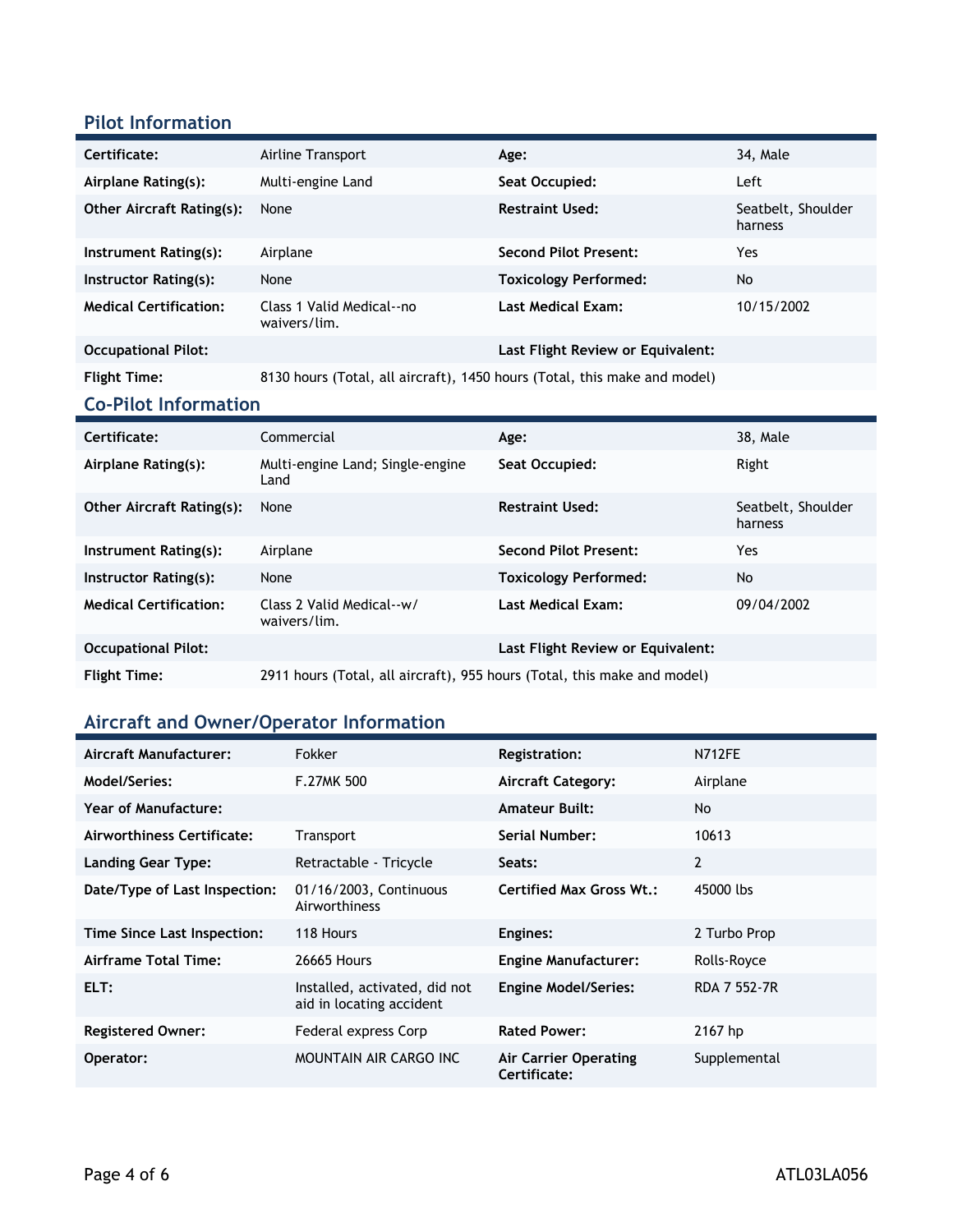### **Meteorological Information and Flight Plan**

| <b>Conditions at Accident Site:</b>     | <b>Visual Conditions</b> | <b>Condition of Light:</b>    | Day         |
|-----------------------------------------|--------------------------|-------------------------------|-------------|
| <b>Observation Facility, Elevation:</b> | ISO, 94 ft msl           | <b>Observation Time:</b>      | 0950 EST    |
| Distance from Accident Site:            | 0 Nautical Miles         | Direction from Accident Site: | $0^{\circ}$ |
| <b>Lowest Cloud Condition:</b>          | Scattered                | <b>Temperature/Dew Point:</b> | 9°C / 2°C   |
| Lowest Ceiling:                         | None                     | Visibility                    | 4 Miles     |
| Wind Speed/Gusts, Direction:            | 5 knots, $60^\circ$      | Visibility (RVR):             |             |
| <b>Altimeter Setting:</b>               | 30.24 inches Hg          | Visibility (RVV):             |             |
| <b>Precipitation and Obscuration:</b>   |                          |                               |             |
| <b>Departure Point:</b>                 | GREENSBORO, NC (GSO)     | Type of Flight Plan Filed:    | <b>IFR</b>  |
| Destination:                            | Kingston, NC (ISO)       | <b>Type of Clearance:</b>     | <b>IFR</b>  |
| <b>Departure Time:</b>                  | 0816 EST                 | Type of Airspace:             | Unknown     |

#### **Airport Information**

| Airport:                  | Kinston Regional Jetport (ISO) | <b>Runway Surface Type:</b>      | Asphalt        |
|---------------------------|--------------------------------|----------------------------------|----------------|
| <b>Airport Elevation:</b> | 94 ft                          | <b>Runway Surface Condition:</b> | Drv            |
| Runway Used:              | 05                             | IFR Approach:                    | <b>Unknown</b> |
| Runway Length/Width:      | 11500 ft / 150 ft              | <b>VFR Approach/Landing:</b>     | <b>Unknown</b> |

### **Wreckage and Impact Information**

| Crew Injuries:          | 2 None | Aircraft Damage:           | Substantial           |
|-------------------------|--------|----------------------------|-----------------------|
| Passenger Injuries:     | N/A    | <b>Aircraft Fire:</b>      | On-Ground             |
| <b>Ground Injuries:</b> | N/A    | <b>Aircraft Explosion:</b> | None                  |
| Total Injuries:         | 2 None | Latitude, Longitude;       | 35.328056, -77.615278 |

#### **Administrative Information**

| Investigator In Charge (IIC):            | <b>Phillip Powell</b>                                                                                                                                                                                                                                                                                                                              | <b>Adopted Date:</b> | 07/29/2004 |
|------------------------------------------|----------------------------------------------------------------------------------------------------------------------------------------------------------------------------------------------------------------------------------------------------------------------------------------------------------------------------------------------------|----------------------|------------|
| <b>Additional Participating Persons:</b> | Hazen Rowe; Columbia FSDO; Columbia, SC                                                                                                                                                                                                                                                                                                            |                      |            |
| <b>Publish Date:</b>                     |                                                                                                                                                                                                                                                                                                                                                    |                      |            |
| <b>Investigation Docket:</b>             | NTSB accident and incident dockets serve as permanent archival information for the NTSB's<br>investigations. Dockets released prior to June 1, 2009 are publicly available from the NTSB's<br>Record Management Division at pubing@ntsb.gov, or at 800-877-6799. Dockets released after<br>this date are available at http://dms.ntsb.gov/pubdms/. |                      |            |